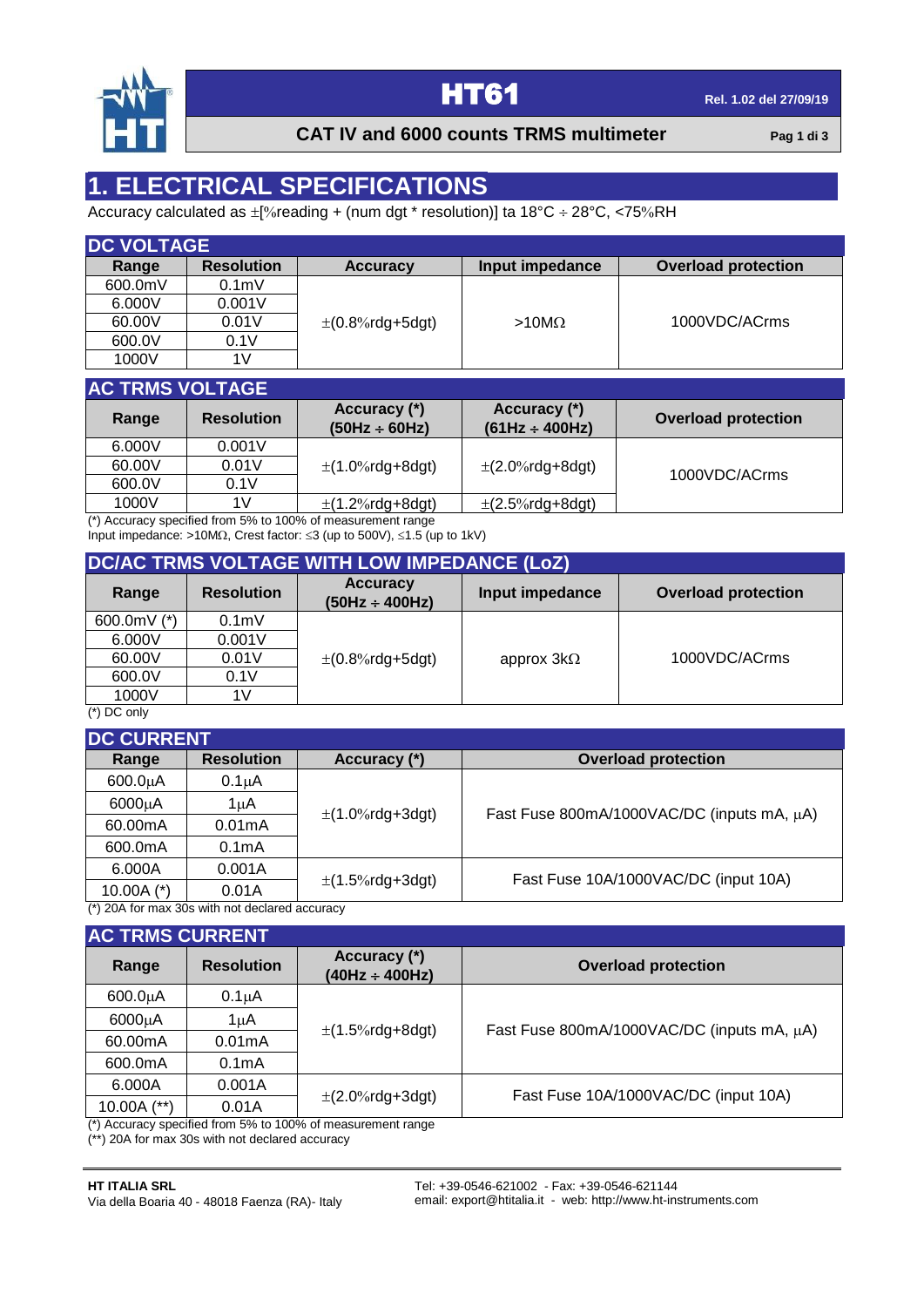

# **HT61 Rel. 1.02 del 27/09/19**

## **CAT IV and 6000 counts TRMS multimeter Pag 2 di 3**

| <b>DIODE TEST</b> |                         |              |  |  |
|-------------------|-------------------------|--------------|--|--|
| Range             | <b>Max test current</b> | Open voltage |  |  |
|                   | <0.9mA                  | 2.8V         |  |  |

| <b>RESISTANCE AND CONTINUITY TEST</b>                                                   |                                      |                       |               |                            |  |  |
|-----------------------------------------------------------------------------------------|--------------------------------------|-----------------------|---------------|----------------------------|--|--|
| Range                                                                                   | <b>Resolution</b><br><b>Accuracy</b> |                       | <b>Buzzer</b> | <b>Overload protection</b> |  |  |
| 600.0 <omega< td=""><td><math>0.1\Omega</math></td><td></td><td></td><td></td></omega<> | $0.1\Omega$                          |                       |               |                            |  |  |
| $6.000k\Omega$                                                                          | $0.001k\Omega$                       |                       |               |                            |  |  |
| 60.00 $k\Omega$                                                                         | $0.01k\Omega$                        | $\pm$ (1.0%rdg+4dgt)  |               |                            |  |  |
| $600.0 k\Omega$                                                                         | $0.1 \text{k}\Omega$                 |                       | $< 100\Omega$ | 1000VDC/ACrms              |  |  |
| $6.000M\Omega$                                                                          | $0.001M\Omega$                       |                       |               |                            |  |  |
| $60.00 \text{M}\Omega$                                                                  | $0.01 \text{M}\Omega$                | $\pm$ (2.0%rdg+10dgt) |               |                            |  |  |

| <b>FREQUENCY (Electronic circuits)</b> |                   |                      |                                                                |                            |  |  |
|----------------------------------------|-------------------|----------------------|----------------------------------------------------------------|----------------------------|--|--|
| Range                                  | <b>Resolution</b> | <b>Accuracy</b>      | <b>Sensitivity</b>                                             | <b>Overload protection</b> |  |  |
| 9.999Hz                                | $0.001$ Hz        |                      |                                                                |                            |  |  |
| 99.99Hz                                | $0.01$ Hz         |                      | 0.8Vrms min                                                    |                            |  |  |
| 999.9Hz                                | $0.1$ Hz          |                      | $(20\% < \text{duty} < 80\%$ ,<br>$<$ 100 $k$ Hz)<br>5Vrms min | 1000VDC/ACrms              |  |  |
| 9.999kHz                               | $0.001$ kHz       |                      |                                                                |                            |  |  |
| 99.99kHz                               | $0.01$ kHz        | $\pm$ (0.1%rdg+8dgt) |                                                                |                            |  |  |
| 999.9kHz                               | $0.1$ kHz         |                      | $(20\% < \text{duty} < 80\%$ ,                                 |                            |  |  |
| 9.999MHz                               | $0.001$ MHz       |                      | $>100$ kHz)                                                    |                            |  |  |
| 40.00MHz                               | $0.01$ MHz        |                      |                                                                |                            |  |  |

| <b>FREQUENCY (Electrical circuits)</b> |                   |                      |                    |                            |  |
|----------------------------------------|-------------------|----------------------|--------------------|----------------------------|--|
| Range                                  | <b>Resolution</b> | <b>Accuracy</b>      | <b>Sensitivity</b> | <b>Overload protection</b> |  |
|                                        | $0.001$ Hz        |                      | 15Vrms             | 1000VDC/ACrms              |  |
| 10Hz $\div$ 400Hz                      |                   | $\pm$ (1.5%rdg+5dgt) | 10Arms             |                            |  |

| <b>IDUTY CYCLE</b> |                   |                      |                            |  |
|--------------------|-------------------|----------------------|----------------------------|--|
| Range              | <b>Resolution</b> | <b>Accuracy</b>      | <b>Overload protection</b> |  |
| $0.1\div 99.9\%$   | 0.01%             | $\pm$ (1.2%rdg+2dgt) | 1000VDC/ACrms              |  |

Pulse width:  $100\mu s \div 100ms$ ; Frequency:  $5Hz \div 150kHz$